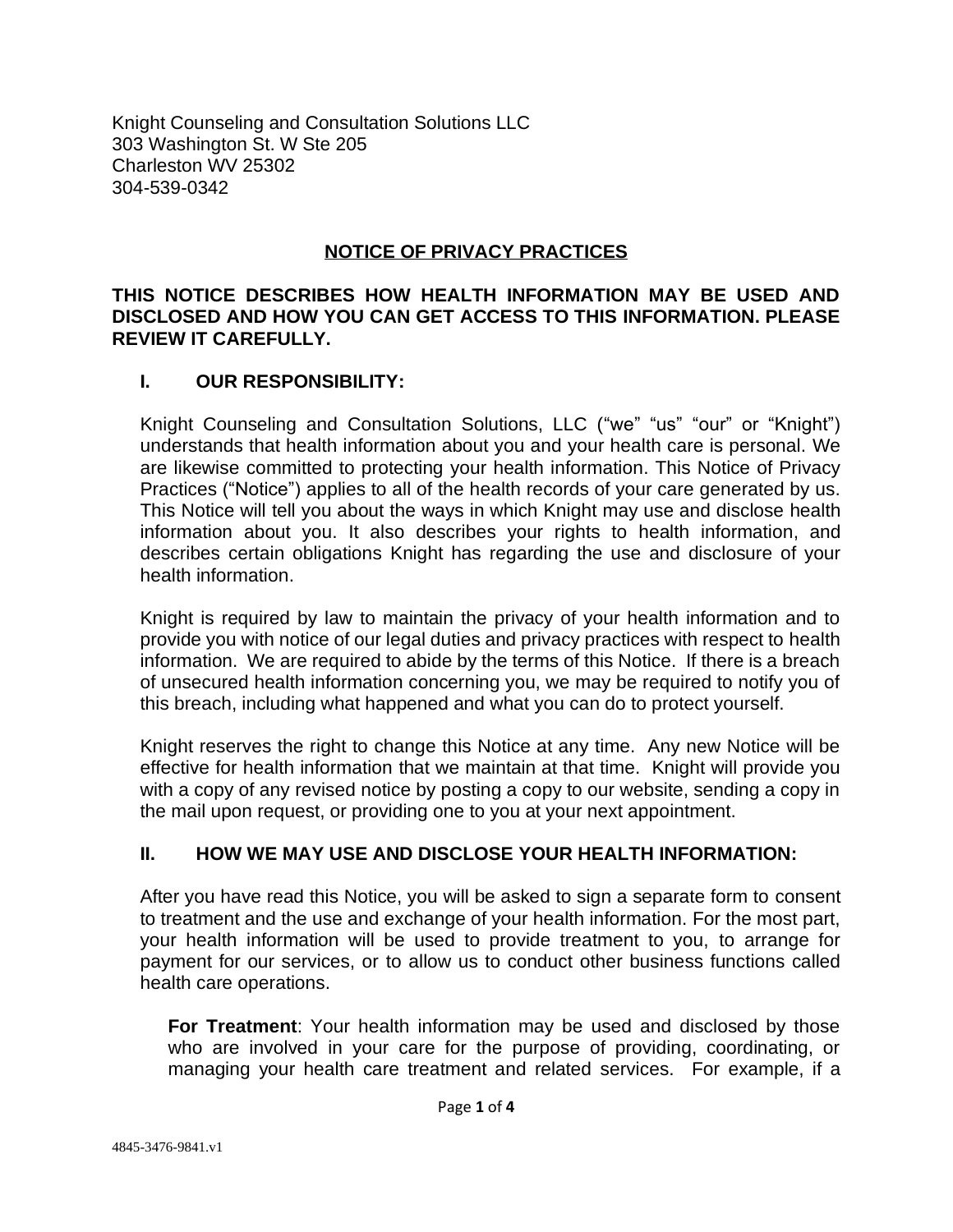clinician were to consult with another licensed health care provider about your condition, we may use and disclose your health information in order to assist the clinician in diagnosis and treatment of your mental health condition.

**Payment:** We may use and disclose your health information so that we can receive payment for the treatment services provided to you. This will only be done with your authorization. Examples of payment-related activities are: processing claims with your insurance company, reviewing services provided to you to determine medical necessity, or undertaking utilization review activities.

**Health Care Operations:** We may use or disclose, as needed, your health information in order to support our business activities including, but not limited to, quality assessment activities, employee review activities, licensing, and conducting or arranging for other business activities. For example, we may share your health information with third parties that perform various business activities (e.g., scanning documents) provided we have a written contract with the business that requires it to safeguard the privacy of your health information.

# **III. USES AND DISCLOSURES OF HEALTH INFORMATION WITHOUT AUTHORIZATION.**

Subject to certain limitations in the law, Knight can use and disclose your health information without your authorization for the following reasons:

- 1. As required by law;
- 2. For public health activities;
- 3. Health oversight activities;
- 4. Reporting abuse, neglect, or domestic violence;
- 5. For judicial and administrative proceedings;
- 6. For law enforcement purposes as required by law or in response to a subpoena;
- 7. To coroners or medical examiners;
- 8. For research purposes;
- 9. To prevent a serious threat to health or safety;
- 10.Specialized government functions;
- 11.To correctional institutions or law enforcement officials;
- 12. For workers' compensation purposes;
- 13. For emergency purposes;
- 14.Appointment reminders, treatment alternatives, and health related benefits and services;
- 15.Future communications pertaining to health-related information or community based initiatives Knight is participating in;
- 16. Disclosure of medical information of children, considered to be minors, to their parents or legal guardians, unless such disclosure is prohibited by law;
- 17.Disclosures to family, friends, or others involved in your medical care or who help pay for your care.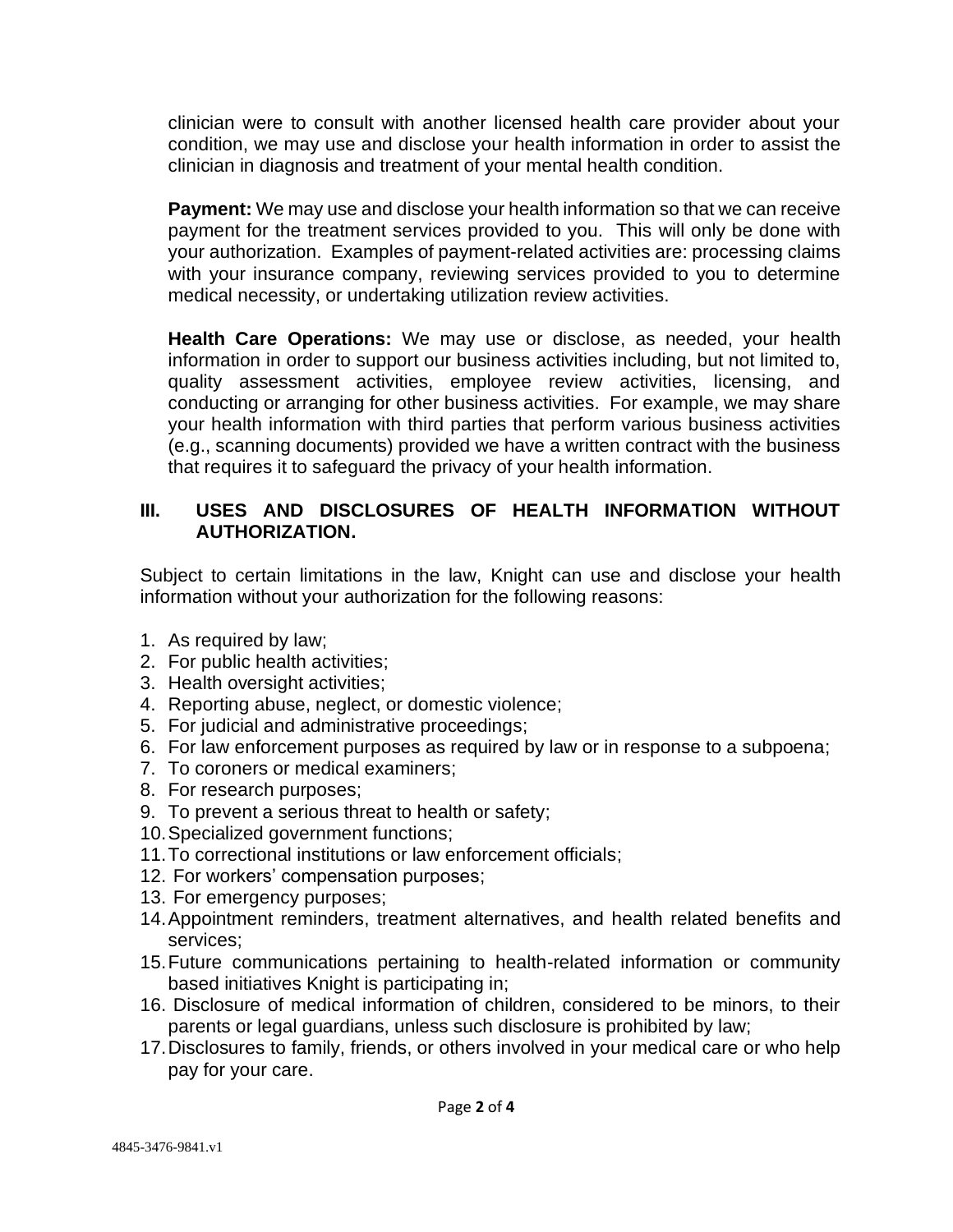# **IV. OTHER USES AND DISCLOSURES:**

Other uses and disclosures will only be made with your written authorization. You may revoke such authorization in writing unless Knight has acted in reliance on such prior authorization. Knight will not sell your health information nor will it use any of your health information in marketing or fundraising activities.

# **V. POTENTIAL IMPACT OF MORE RESTRICTIVE LAWS:**

We will adhere to all applicable state and federal laws and regulations that provide additional privacy protections. We only will use or disclose psychotherapy notes, genetic testing information, or any substance abuse information as permitted by state and federal law or regulation.

#### **VI. YOU HAVE THE FOLLOWING RIGHTS WITH RESPECT TO YOUR HEALTH INFORMATION:**

1. The Right to Request a Restriction. You have the right to request a restriction on the use or disclosure of your health information we use or disclose about you for treatment, payment, or health care operations. *We are not required to agree to any restriction that you may request*, except if you are requesting that we not use or disclose health information for payment of health care operations regarding services that were paid by you out of pocket in full. You may request a restriction by contacting Knight in writing using the contact information provided on the first page of this Notice.

In your request, please tell us: (1) the health information you want to limit the disclosure of; and (2) how you want to limit our use and/or disclosure of the health information.

- 2. The Right to Receive Confidential Communications. You have the right to ask us to contact you in a specific way (for example, home or office phone) or to send mail to a different address. We will accommodate reasonable requests.
- 3. The Right to See and Get Copies of Your Health Information. Other than "psychotherapy notes," you have the right to get an electronic or paper copy of your medical record and other information that Knight has about you. We will provide you with a copy of your record, or a summary of it, if you agree to receive a summary, within 30 days of receiving your written request, and Knight may charge a reasonable, cost-based fee for doing so.
- 4. The Right to Get a List of the Disclosures. You have the right to request a list of instances in which Knight has disclosed your health information for purposes other than treatment, payment, or health care operations, or for which you provided Knight with an Authorization. Knight will respond to your request for an accounting